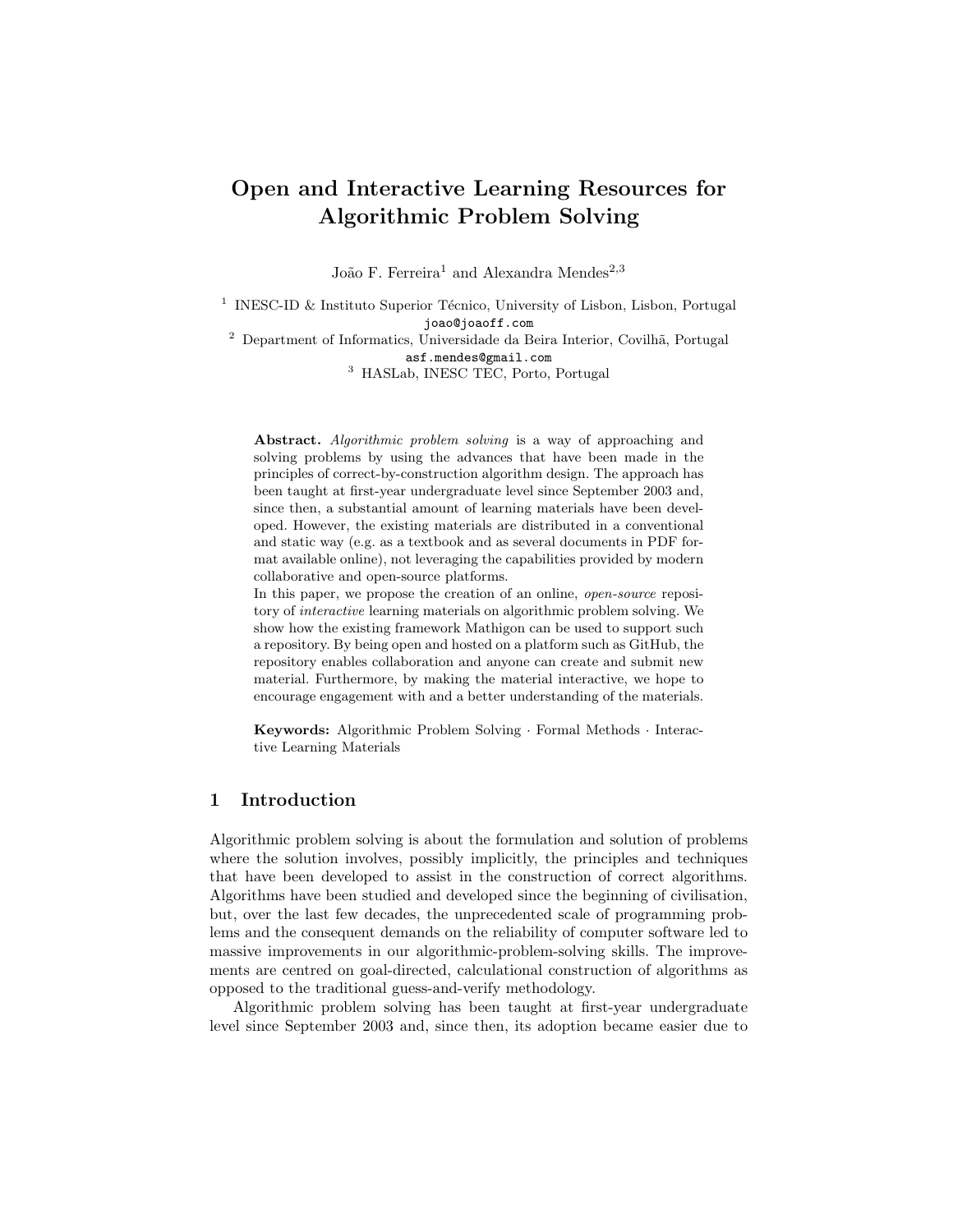### 2 J. F. Ferreira and A. Mendes

the publication of a textbook [\[1\]](#page-8-0) and to the development of a substantial amount of learning materials (in particular, a collection of teaching scenarios is available for educators to use  $[8]$ . Recreational problems are often used to teach APS concepts, since they can make serious concepts more palatable to students and encourage interactivity in the classroom  $[10-12]$  $[10-12]$ . However, the materials available to support the teaching of APS are distributed in a conventional and static way (e.g. as several documents in PDF format available online), not leveraging the capabilities provided by modern collaborative and open-source platforms. In this paper, we present the first steps towards changing this current state of affairs.

We propose the creation of an online, *open-source* repository of *interactive* learning materials on algorithmic problem solving. We show how the existing framework Mathigon<sup>[4](#page-1-0)</sup> can be used to support such a repository. By being open and hosted on a platform such as GitHub, the repository enables collaboration and anyone can create and submit new material allowing the material to evolve over time as a collaborative effort by the community. Furthermore, by making the material interactive, we hope to reach a wider audience and encourage engagement with and a better understanding of APS.

Outline. To illustrate the type of recreational problems that we use when teaching APS, we show in Section [2](#page-1-1) an example of a river-crossing problem, which we use as a running example. We use it to introduce concepts such as state and state-transition diagram, and to illustrate principles such as the importance of avoiding unnecessary naming. In Section [3](#page-4-0) we present an example of how APS material can be made more interactive. We conclude in Section [5,](#page-7-0) where we also present some ideas for the next steps.

## <span id="page-1-1"></span>2 Example: River-Crossing Puzzles

River crossing puzzles are about carrying items from one river bank to another, usually in the fewest trips possible and typically with restrictions that make a solution non-obvious. According to Wikipedia<sup>[5](#page-1-2)</sup>, the earliest known river-crossing problems occur in the manuscript Propositiones ad Acuendos Juvenes (English: Problems to sharpen the young), traditionally said to be written by Alcuin. The earliest copies of this manuscript date from the 9th century.

We use river-crossing problems to illustrate and introduce concepts and principles such as state-transition diagrams, symmetry, and the importance of avoiding unnecessary naming. Consider, for example, the following puzzle:

#### Goat, Cabbage and Wolf

A farmer wishes to ferry a goat, a cabbage and a wolf across a river. However, his boat is only large enough to take one of them at a time, making several trips across the river necessary. Also, the goat should

<span id="page-1-0"></span><sup>4</sup> Mathigon's website: <https://mathigon.org> (accessed 18 July 2019)

<span id="page-1-2"></span><sup>5</sup> Wikipedia link: [https://en.wikipedia.org/wiki/River\\_crossing\\_puzzle](https://en.wikipedia.org/wiki/River_crossing_puzzle) (accessed 18 July 2019)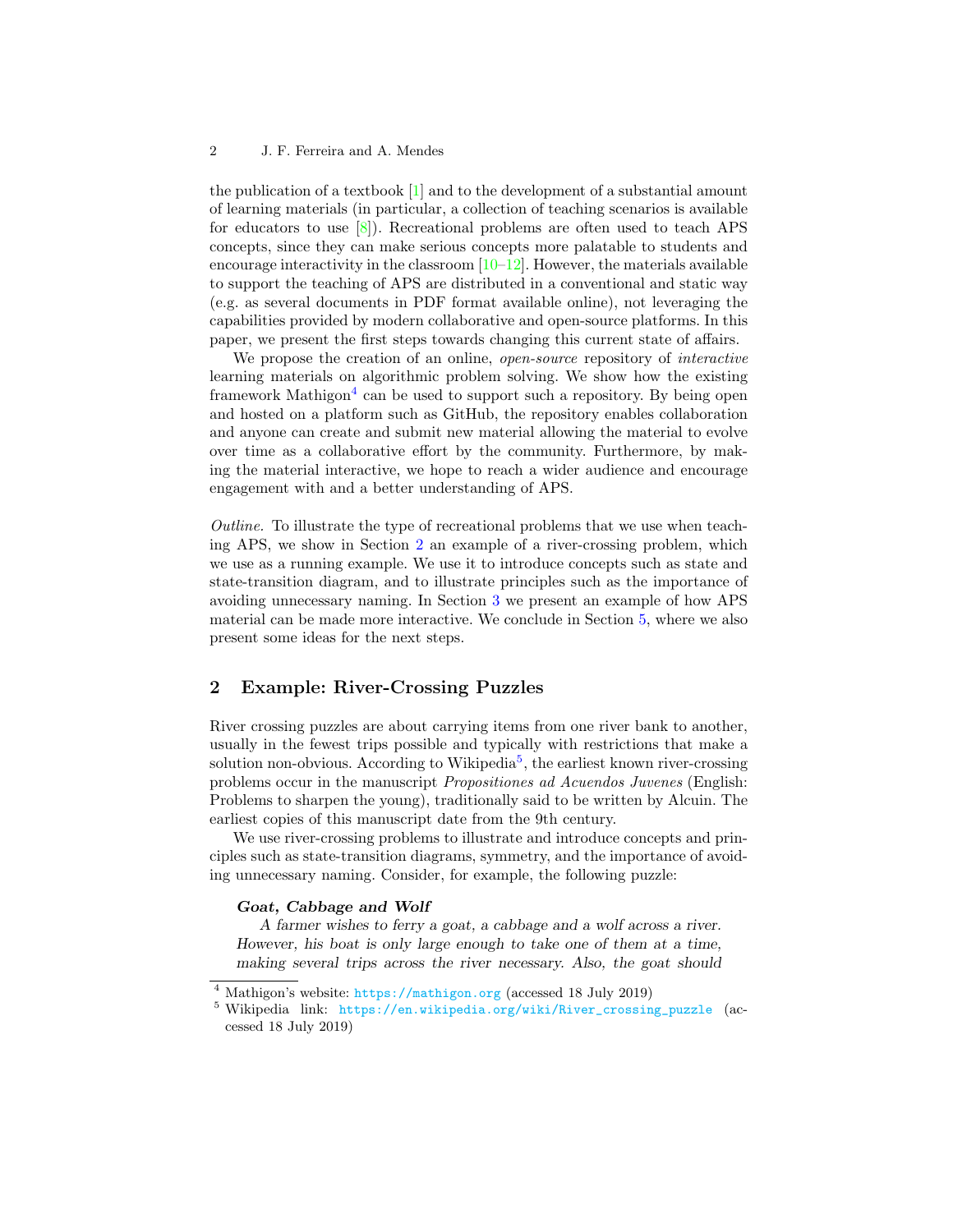Open and Interactive Learning Resources for Algorithmic Problem Solving 3

not be left alone with the cabbage (otherwise, the goat would eat the cabbage), and the wolf should not be left alone with the goat (otherwise, the wolf would eat the goat).

How can the farmer achieve the task?

We typically structure the discussion of this puzzle as follows.

On algorithmic problems. The first discussion we have with the students is divided into two parts. First, we ensure that the problem statement is clear and that students understand the goal of the puzzle. For example, implicit in the problem statement is that initially all the four elements are at the same river bank and that the farmer has to accompany each of the other elements when crossing the river. Also, we adopt what E. W. Dijkstra called the rule of no cancellation, i.e. we reject any schedule in which a subsequence of successive moves results in no change [\[6\]](#page-8-4).

Second, we discuss why this puzzle can be considered an algorithmic puzzle. We reach the conclusion that this is clearly an algorithmic problem, because the solution consists of a *sequence of instructions* (i.e. an algorithm) indicating who or what should cross. A typical instruction would be: "the farmer crosses with the wolf" or "the farmer returns alone".

On states and state-transition diagrams. We proceed our discussion by noting that to solve this problem, it is useful to introduce a notation that identifies the position of each element. We name the two river banks as left and right and we introduce a simple notation that denotes whether each element is on the left or on the right bank. For example, we write LLRR to denote that the farmer is on the left bank, the goat is on the left bank, the cabbage is on the right bank, and the wolf is on the right bank (exactly by that order). We thus introduce the notion of *state*, representing the initial and final states of this problem as:



This discussion leads to a very natural question: how many states exist in this problem? Given that there are 4 elements, and each element can be in either one of two river banks, we quickly conclude that there is a total of  $2<sup>4</sup>$  (i.e. 16) states. We also take the opportunity to explore how many states we would have if the number of elements were different. After only a few examples, students see that the number of states grows very quickly.

We also observe that not all of the 16 states are valid. For example, the following states are invalid:

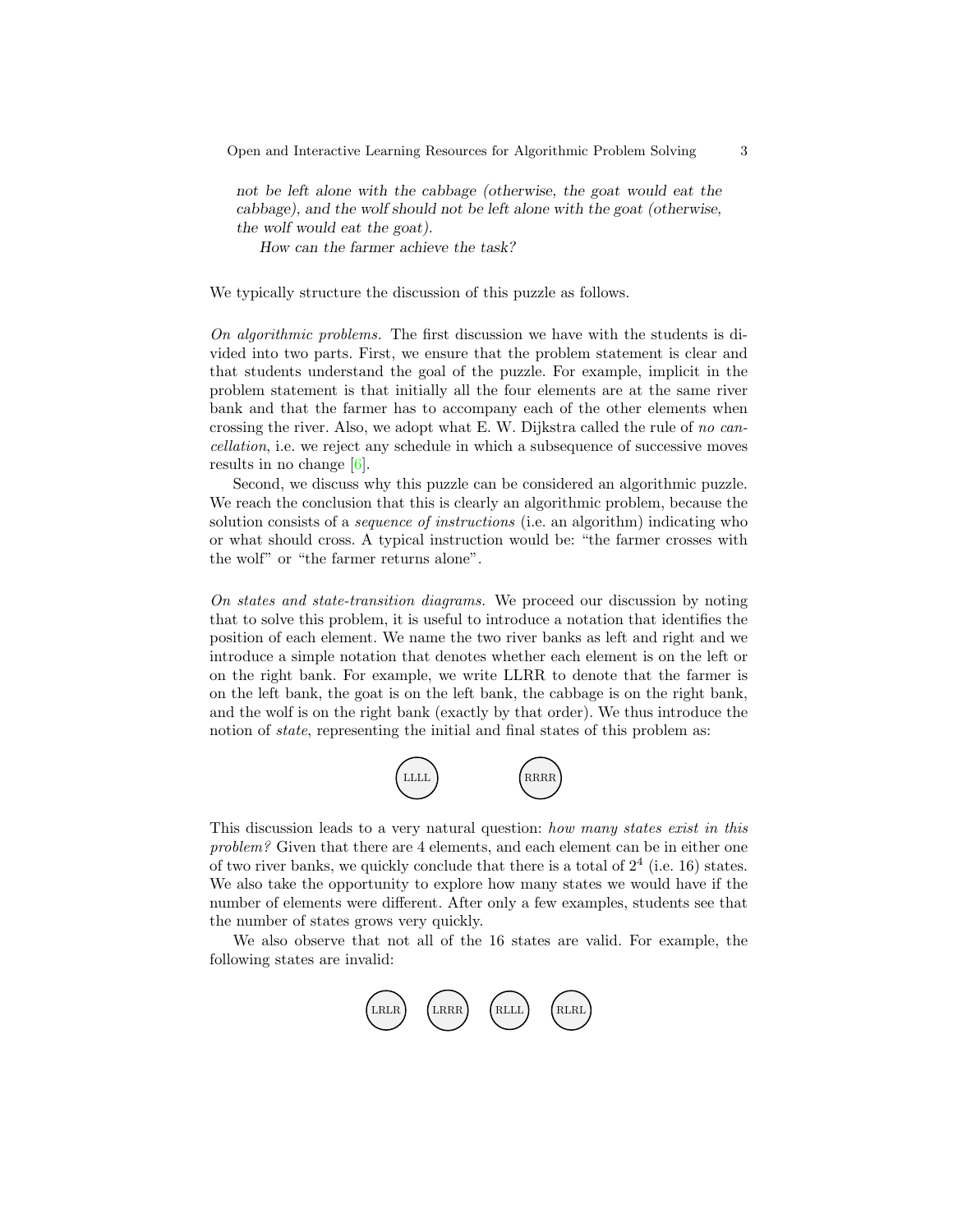#### 4 J. F. Ferreira and A. Mendes

At this point, most students already have a solution to the puzzle. After enquiring some of them about the methodology that they followed to find their solutions, we notice that they have tried multiple steps until reaching a satisfactory solution. We use this to introduce the notion of brute-force search. We describe the technique and introduce the concept of *state-transition diagram*. Together with the class, we build the following state-transition diagram and we observe that there are indeed two solutions to this problem:



We also take the opportunity to observe that river-crossing problems have a property that reduces the amount of effort required to solve them: they are symmetric. In other words, suppose that we have a solution that takes the elements from the left bank to the right bank; if we reverse that solution, we immediately have a solution that takes the elements from the right bank to the left bank. The state-transition diagram is an excellent device to observe this property.

On unnecessary naming. It is impossible to solve problems without introducing names. However, if we name unnecessary elements or if we make unnecessary distinctions, we add unnecessary detail and complexity to the solution.

This puzzle is a good example to illustrate that the avoidance of unnecessary naming leads to more effective and simple solutions. Recall that the problem is about taking across four individuals without violating the two conditions:

- 1. the goat should not be left alone with the cabbage;
- 2. the wolf should not be left alone with the goat.

These two conditions expose a similarity between the wolf and the cabbage: the goat cannot be left with either the wolf or the cabbage. Moreover, there are no restrictions on leaving the wolf alone with the cabbage. This clearly suggests that both the cabbage and the wolf are playing the same role. Why, then, are the "wolf" and the "cabbage" distinguished by giving them different names?

We restate the problem<sup>[6](#page-3-0)</sup>, this time with a naming convention that omits the unnecessary distinction between the wolf and the cabbage. In the restated problem, we call the goat an "alpha" and the cabbage and the wolf "betas":

A farmer wishes to ferry an alpha and two betas across a river. However, his boat is only large enough to take one of them at a time, making several trips across the river necessary. Also, an alpha should not be left alone with a beta.

How can the farmer achieve the task?

<span id="page-3-0"></span> $^6$  The restatement of the problem and the subsequent two paragraphs are extracted from [\[1\]](#page-8-0)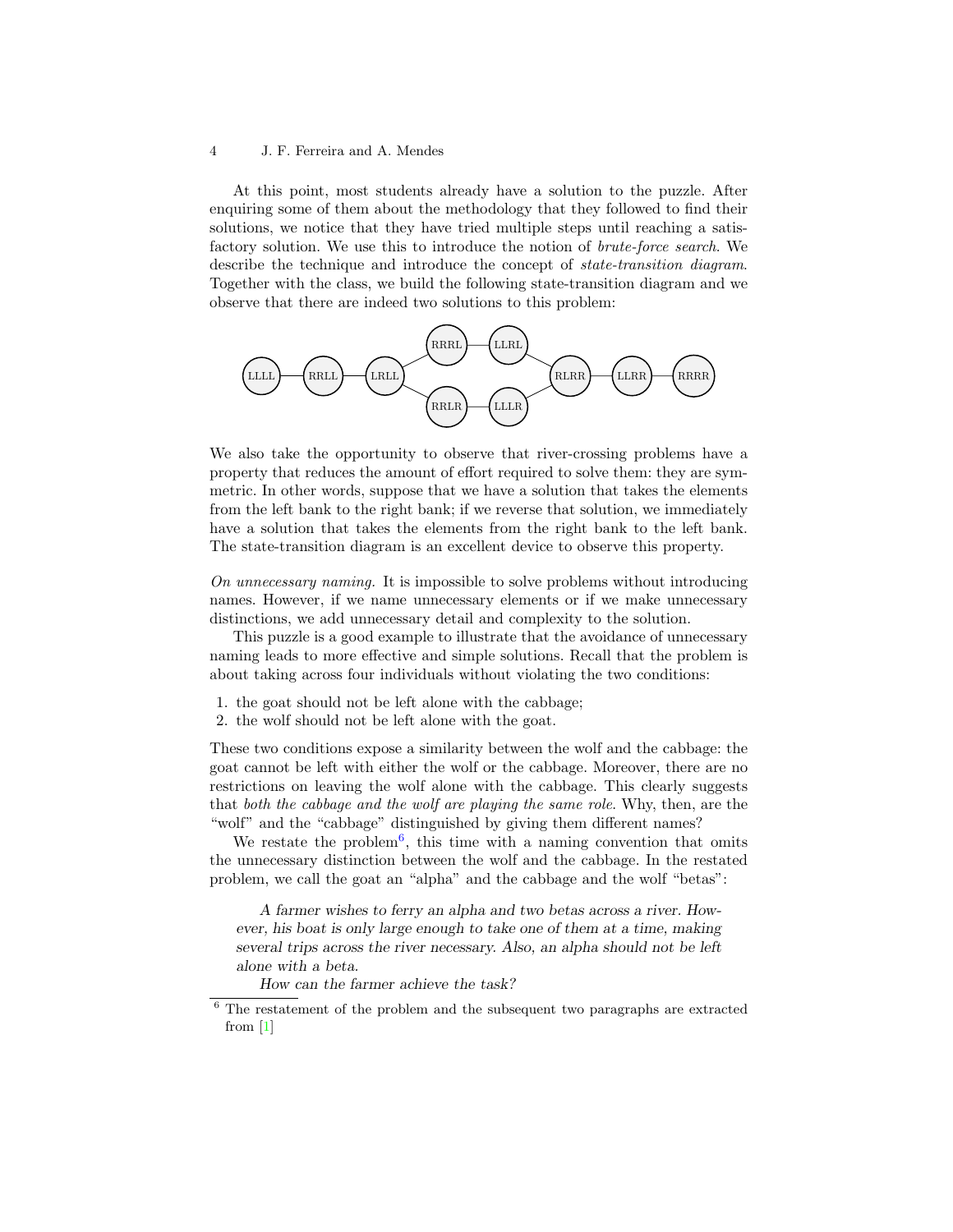Now the problem becomes much easier to solve and most students find a solution immediately. Indeed, there is only one solution: take the alpha across, and then one beta across, returning with the alpha; then take the second beta across, followed by the alpha. Because there is only one solution, it is easy to discover (note that in the problem with the four individuals, we have two solutions, since we have two different choices when choosing the first beta to take across).

When elements of a problem are given individual names, it distinguishes them from other elements of the problem, and adds to the size of the state space. The process of omitting unnecessary detail, and reducing a problem to its essentials is called abstraction. Poor solutions to problems are ones that fail to "abstract" adequately, making the problem more complicated than it really is.

## <span id="page-4-0"></span>3 Interactive Learning Materials

The material presented in the previous section is taught during lectures in an interactive manner, with students being encouraged to participate actively in solving the problem individually and as a whole-class effort. For deep learning to be achieved, students need to think about what they are learning and engage with the material, rather than sit and listen — we believe that the nature of our lectures helps to achieve that. As Tyler (1949) points out (cited by Biggs and Tang  $[4]$ ,

Learning takes place through the active behavior of the student: it is what he does that he learns, not what the teacher does.

However, when it comes to revising the material and to further study, the interactivity disappears and students are left with only books and slides to assist them, which are static. We thus propose the creation of online, open-source, interactive material that gives students a further opportunity to take on a more active role in learning APS, even when they are alone. By making it widely available via a website, APS can potentially reach a larger audience than it would if it continued limited to lectures and static supporting material (even if available online); by being open-source, anyone can contribute with new material and improvements.

Initial prototype. To implement and experiment with some of our initial ideas, we wrote parts of the material presented in Section [2](#page-1-1) for Mathigon, a groundbreaking new education open-source platform that enables interactive learning.

Mathigon makes it possible to present the material in a way that encourages the learner to become a participant by e.g. answering multiple choice questions, by solving interactive puzzles, and by exploring further reading (e.g. biographies and further context) presented to them via non-intrusive popups. As the learner navigates through the content and interacts with it, further information is provided to complement their learning.

For example, Figure [1](#page-5-0) shows how multiple choice answers can be integrated in the material. The sentence that starts with "Indeed, since we have 4 elements"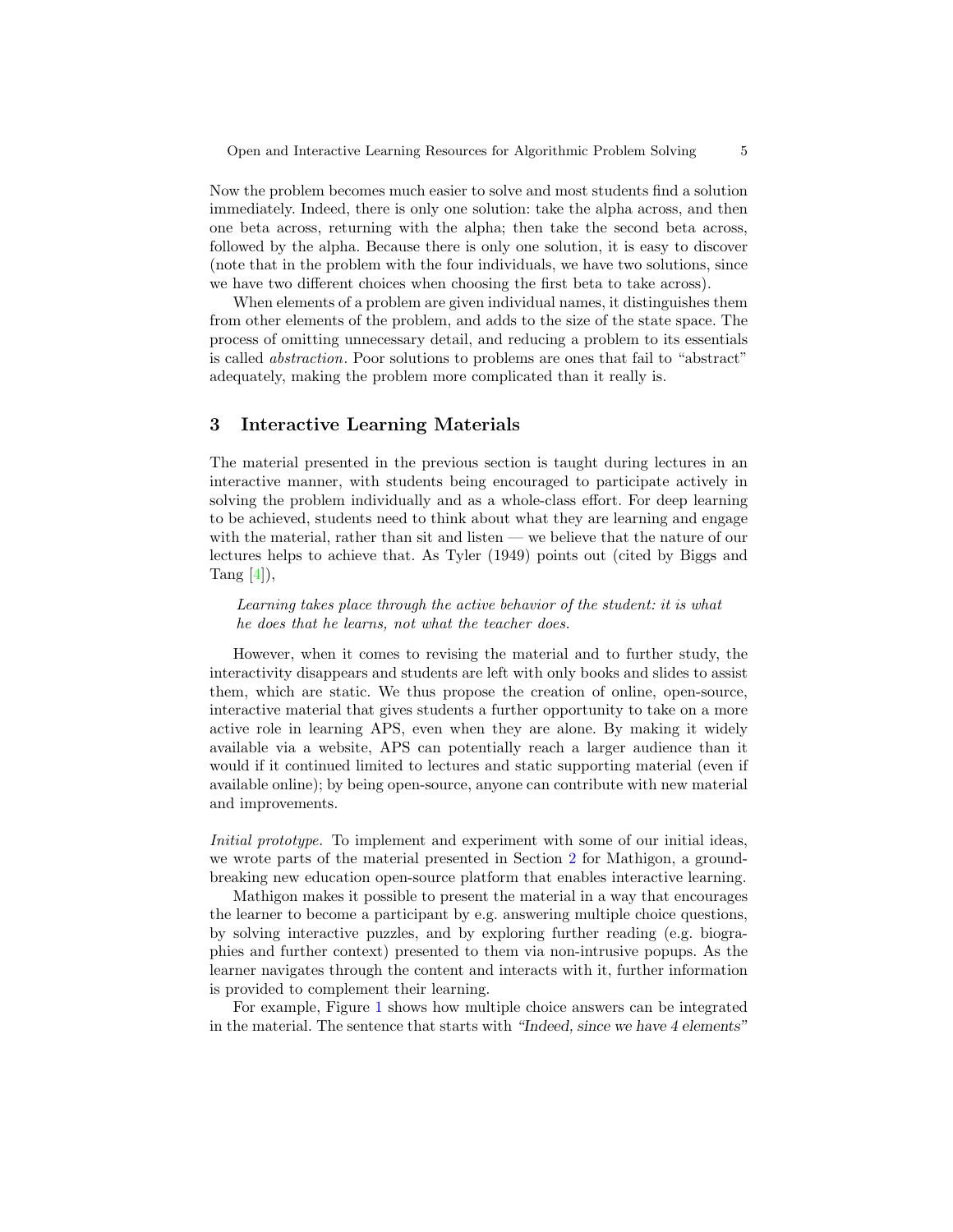#### 6 J. F. Ferreira and A. Mendes

is only displayed after the student selects the correct answer. Moreover, the box with arrows is a *variable slider*, which allows inline variables to be manipulated by the student. In this example, the student is able to interactively see how the total number of states grows (e.g. if the value of the variable increases from 4 to 5, the number 16 is automatically updated to 32).

#### How many states are there?

<span id="page-5-0"></span>

Fig. 1: Multiple choice and variable slider.

Figure [2](#page-5-1) illustrates a correct choice ("all the four elements are at the same river bank") and an incorrect choice, clearly marked with a cross ("goat"). It also shows an example of a biographical popup.

<span id="page-5-1"></span>

Fig. 2: Incorrect answers are clearly marked. Biographies are shown as popups.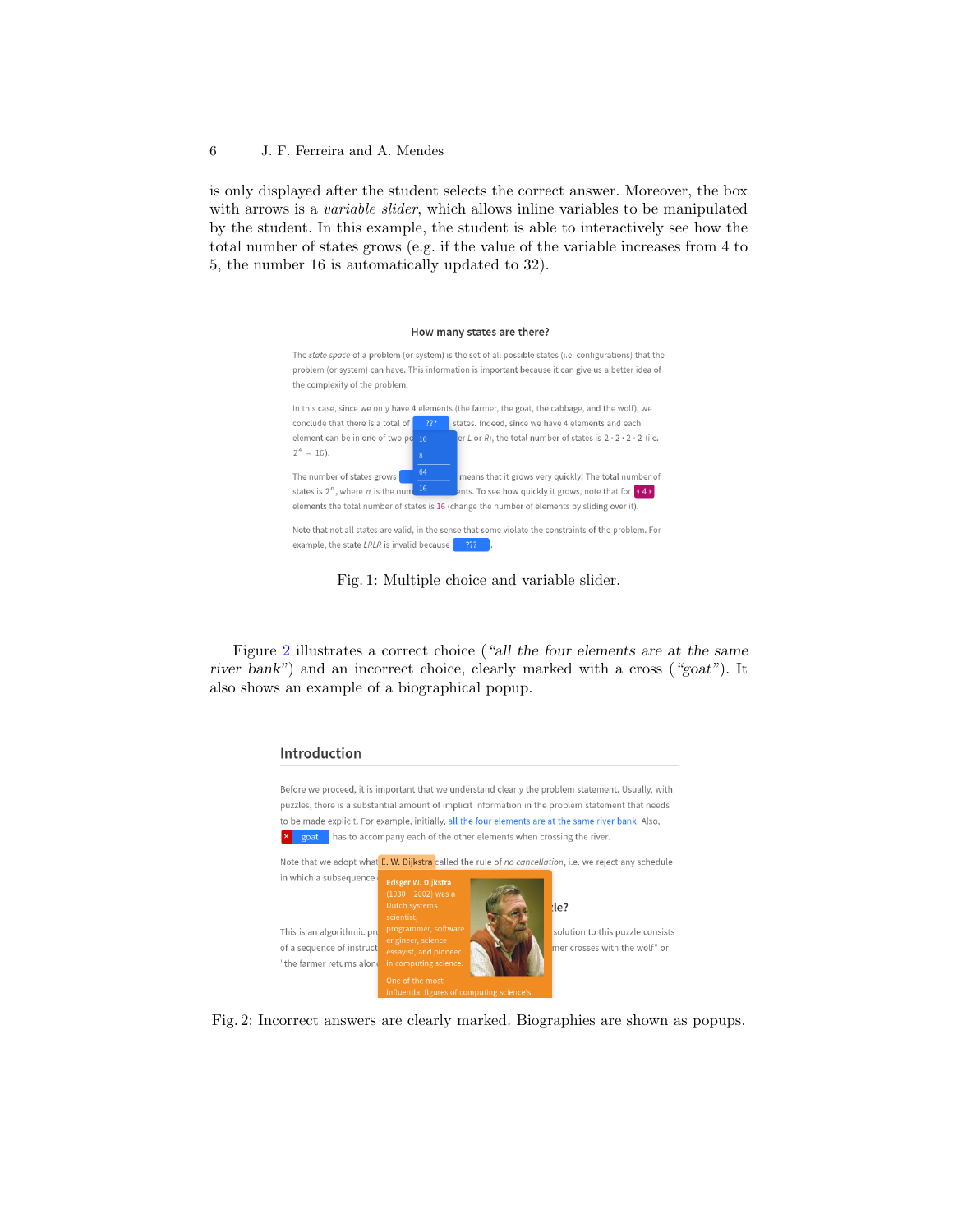Open and Interactive Learning Resources for Algorithmic Problem Solving 7

Given that the material is offered as a web application, we can easily incorporate interactive artefacts that are programmed in, for example, Javascript. Figure [3](#page-6-0) shows the integration of an external Javascript implementation of the puzzle<sup>[7](#page-6-1)</sup>. Our work-in-progress is available on GitHub<sup>[8](#page-6-2)</sup>; everyone is welcome to contribute.

#### <span id="page-6-0"></span>**State-transition diagrams**



For the first step, there is only one possibility: the farmer has to take the  $\boxed{2??}$  to the other side. Using the notation introduced before, the only possibility is to move from the initial state LLLL to the state RRLL. Such a move is called a state transition.



## 4 Effectiveness and Students' Feedback

This paper describes a new open community project that is at a very early stage of development and that has not yet been thoroughly evaluated. The problems, puzzles, techniques, and approach have been evaluated to some extent, but the online Mathigon-based interactive material has not.

We argue that the approach is effective given that the techniques and methods taught have been used to find new solutions to non-trivial problems (e.g. new results in number theory  $\left[2,3,7\right]$  $\left[2,3,7\right]$  $\left[2,3,7\right]$  $\left[2,3,7\right]$  and in solitaire games  $\left[1\right]$ . However, measuring

<span id="page-6-1"></span><sup>7</sup> The implementation of the puzzle that we used was created by Victor Ribeiro (<https://github.com/victorqribeiro/bridge>)

<span id="page-6-2"></span><sup>8</sup> See the repository textbooks (folder content/river-crossing) in [https://github.com/](https://github.com/algprobsolving) [algprobsolving](https://github.com/algprobsolving)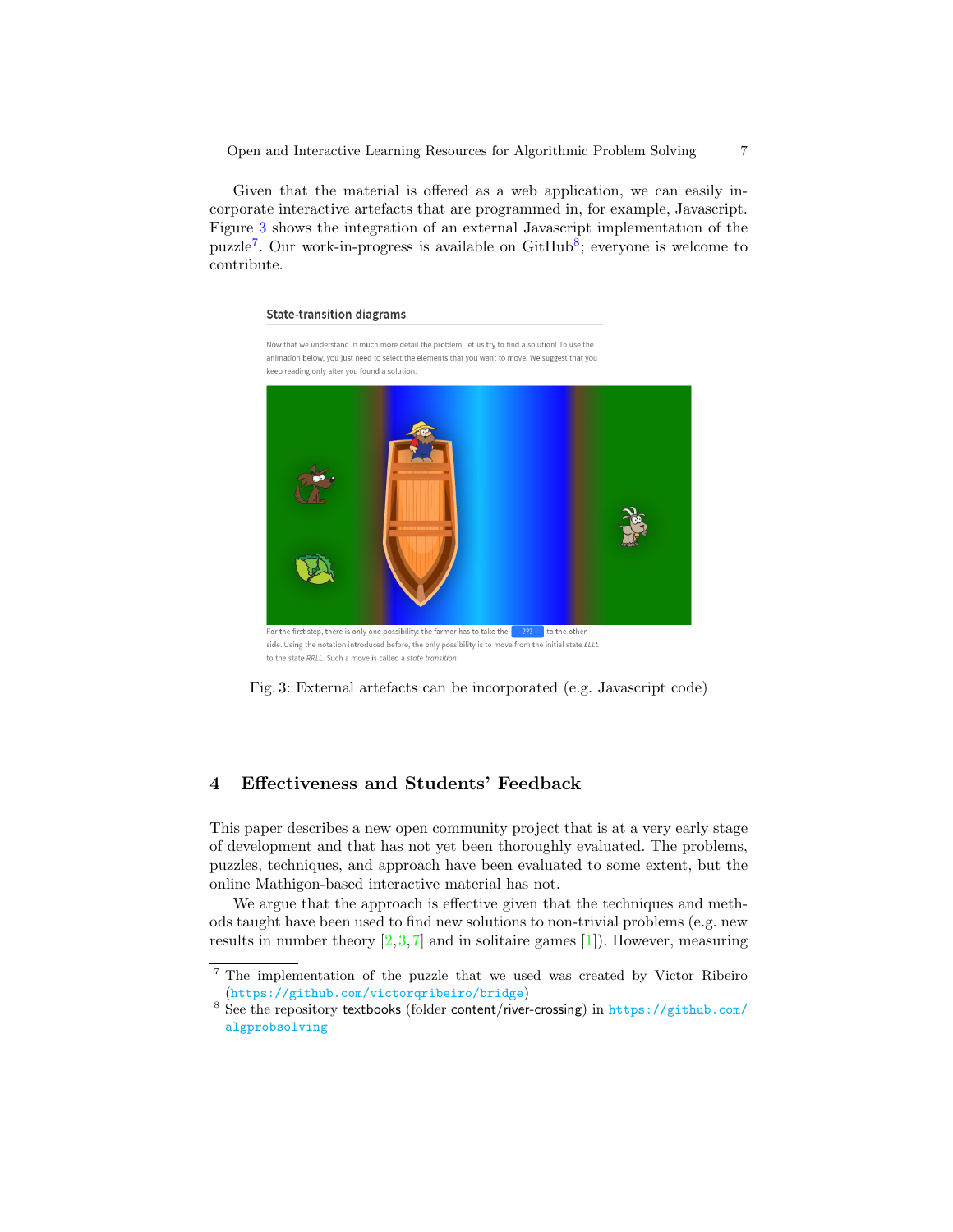whether the approach helps students become better problem solvers is more difficult and requires further work. So far, we performed a small-scale experiment to try to determine if a cohort of students became better problem solvers [\[9\]](#page-8-9). The focus was the calculational method and, generally, they adopted what was taught in the module for solving problems, but their use of the calculational style was not effective. We also tested some APS material with pre-university students  $[12]$ : after being exposed to the material, students were able to apply techniques like invariants by themselves.

Our experience is that students appreciate the approach. This is confirmed by feedback about a session that we delivered on analysing an algorithmic card trick [\[10\]](#page-8-2). This is further confirmed by feedback about a session delivered to pre-university students  $[12]$ , which also shows that the material (or, at least, parts of the material) can even be taught at pre-university level. During some teaching sessions, we have also collected feedback from our students. In general, they appreciate the use of recreational problems and the interactivity that arises from solving those problems.

Thousands of students have been exposed to the APS material throughout the years. The material was taught for about 10 years at the University of Nottingham (it started in 2003). It was taught at Teesside University from 2011 to 2018. Backhouse's book on APS [\[1\]](#page-8-0) is used in the course CS2104 at Virginia Tech. We believe that creating an interactive APS book will help to increase the adoption of this approach to teach APS.

## <span id="page-7-0"></span>5 Conclusion

The famous quote "Learning is not a spectator sport"  $[5]$  could not be more true for a subject like APS. We believe that the idea proposed in this paper supports this quote, by encouraging learners to become *participants*. Moreover, it is our view that Mathigon offers a sound and extensible base for the creation of interactive APS material that supports active learning. With this initiative, and by making all the artefacts open-source and available on Github, we hope to encourage the community to make a joint effort to create and use these materials.

Future work. As an immediate next step, we intend to create further interactive material to support APS. We will also explore how to create interactive material to support teaching programming methodology following an approach such as that proposed in [\[13\]](#page-8-11). To facilitate collaboration, we will also create documentation on how to contribute to the project. In order to incorporate in the web application all the APS material that we have been teaching in the last few years, we envisage that Mathigon will have to be extended with a few technical features. For example:

– To support the formats used in the calculational method (e.g. proof format), we might have to write extensions to AsciiMath (Mathigon is currently able to parse AsciiMath and convert it to MathML). This is important, because the calculational method is central to our approach [\[9,](#page-8-9) [11\]](#page-8-12).